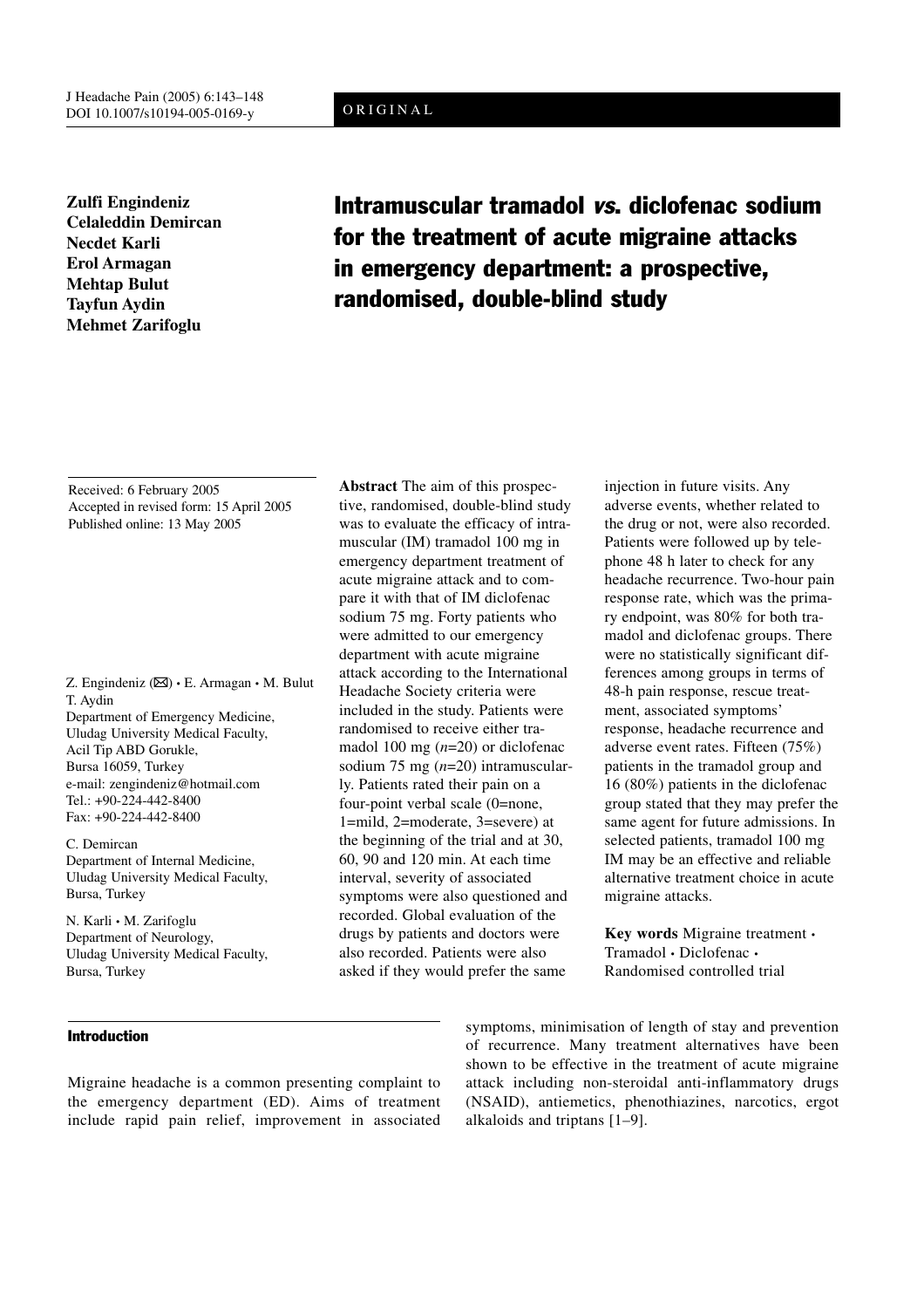144

Although it is not the recommended first-line therapy, in nearly half of migraine headaches emergency physicians in the USA prefer parenteral opioids [10]. Tramadol is an opioid agent with central activity. Mechanism of its analgesic activity involves two components: low-affinity binding to opioid receptors and inhibition of monoamine reuptake [11]. Tramadol has a proven analgesic activity for many acute and chronic pain conditions [12–16]. Adverse effects, nausea in particular, are dose-dependent and therefore considerably more likely to appear if the loading dose is high. Other adverse effects are similar to those of other opioids but they appear to be less severe [11]. Potential dependence, tolerance and abuse rates of tramadol are also reported to be relatively low [17]. With these features tramadol appears to have a potential role in the treatment of headaches. However, there is limited data on its use in headache [10, 18] and we could not find any study on its use in acute migraine attack.

The aim of this study was to evaluate the efficacy of intramuscular (IM) tramadol 100 mg in ED treatment of acute migraine attack and to compare it with that of IM diclofenac sodium 75 mg, an agent shown to be effective in treatment of acute migraine attacks [1–4], in a prospective, randomised and double-blind fashion. The primary outcome measure of the study was 2-h pain response after the injection of the study drug. A sample size of 32 patients was determined to achieve 80% power to detect an effect size of 0.5 using a 1 degree of freedom Chi-Square Test with a significance level (alpha) of 0.05.

#### Methods

This prospective, randomised, double-blind trial was conducted in a university hospital ED with an annual census of about 26 000. The study was designed according to the second edition of guidelines for controlled trials of drugs in migraine [19]. The institutional review board and ethics committee approved the study (Decision number: 2003-24-03). Informed consent of all eligible patients was obtained before the study. The study was performed in accordance with the ethical standards of the 1964 Declaration of Helsinki.

All patients between 18 and 65 years of age with acute migraine attack according to the second edition of the International Headache Society (IHS) criteria for migraine without aura [20] were eligible. Patients with any known sensitivity to either tramadol or diclofenac, patients taking excessive analgesics (more than 10 days per month), patients using antidepressants and antipsychotics regularly within the last 3 months, patients with history of epilepsy, alcohol or drug abuse, patients over 50 years of age with new onset migraine and pregnant or lactating patients were excluded from the study.

Patients with other types of headache (e.g., tension-type headache) together with migraine were included in the study if they could clearly differentiate the type of headache. Patients who had taken analgesics or anti-migraine medication prior to ED admission were included only if there was no response to drug and if more than 6 h had passed between use of the drug and ED admission. Regular prophylactic migraine medications, other than antidepressants and antipsychotics (as they may interact with central nervous system effects of tramadol), were allowed. Patients were allowed to participate in the study only once.

After a detailed headache history, a general physical and neurological examination was performed in all eligible patients by the attending emergency physician. Diagnosis and eligibility for the study were then confirmed by a neurologist. Baseline headache characteristics and presence or absence of associated symptoms (nausea, vomiting, photophobia and phonophobia) were recorded. Severity of the headache was rated on a fourpoint verbal scale (0=none, 1=mild, 2=moderate, 3=severe) [19].

After the collection of baseline data, patients were randomised to receive either tramadol 100 mg IM or diclofenac sodium 75 mg IM. Randomisation was achieved by computerbased generation of random numbers. To assure blindness, tramadol preparation, which was 2 ml, was completed to 3 ml with normal saline solution to look identical to diclofenac sodium 75 mg 3 ml preparation. Injections were prepared and applied by a nurse who was not a part of the study. Neither the patient nor the physician was allowed to learn the contents of the injection until the end of the study period.

After the injection, patients rated the severity of pain on the four-point verbal scale at 30, 60, 90 and 120 min. At the end of the study period (2 h), the presence or absence of associated symptoms was recorded. Patients were questioned about whether or not they would prefer the same injection for future admissions. Any adverse events that could be related or not related to the drug were also recorded. Patients and doctors globally evaluated the drug on a 5-point verbal scale (0=very poor, 1=poor, 2=no opinion, 3=good, 4=very good). After these data were obtained the doctor and the patient were informed of the content of the injection. Then, the patients with a pain score of 2 (moderate) or 3 (severe) or with unbearable associated symptoms received rescue treatment at the discretion of the emergency physician. Patients were followed up by telephone 48 h after the ED admission and questioned about any headache recurrence, use of additional analgesics and any search for medical assistance.

The primary outcome measure of the study was 2-h pain response and positive response was defined as pain score dropping from 3 or 2 to 1 or 0 within 2 h after the injection. Secondary outcome measures were 2-h pain-free response, 48-h pain response, 48-h pain-free response, response to associated symptoms, rescue treatment, recurrence and adverse event rates. Two-hour pain-free response was defined as pain score dropping from 3 or 2 to 0 within 2 h. Positive 48-h pain response was defined as patients with a positive 2-h pain response without rescue treatment and recurrence at 48-h follow-up. Positive 48-h pain-free response was defined as patients with a positive 2-h pain-free response without rescue treatment and recurrence at 48-h follow-up. Response to associated symptoms was accepted as positive if the symptom improved or was completely relieved.

All demographic, baseline, study and follow-up data were recorded on a standard study form by a resident or attending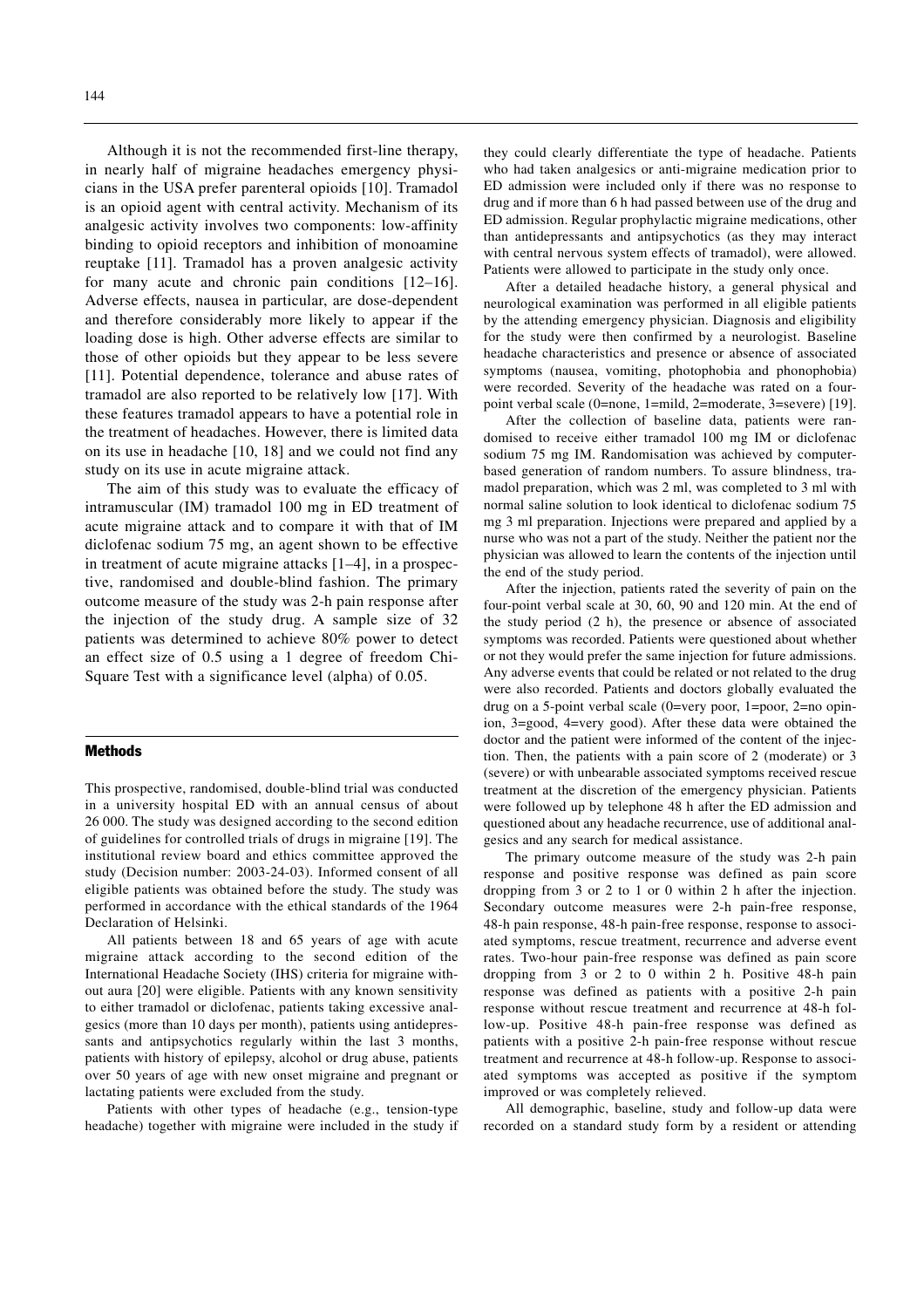physician. Data was then entered into SPSS 10.0 statistical software package (SPSS Inc. Chicago, IL) after the follow-up data were recorded.

The SPSS 10.0 statistical software package (SPSS Inc. Chicago, IL) was used for statistical analysis. Power analysis was performed with the NCSS-PASS 2000 Statistical software package (Number Cruncher Statistical Systems, Kaysville, UT). For categorical variables chi-square and Fisher's exact chisquare tests were used. A two-tailed alpha value ≤0.05 was accepted as statistically significant. Data were presented descriptively as means±standard deviation when appropriate. Odds ratios (OR) and 95% confidence intervals (95% CI) of odds ratios of groups were calculated to evaluate the probability of whether one drug was superior to another. The closer the odds ratio value is to 1, the more likely it is that the analysed parameter is similar in both groups.

# **Results**

Forty-seven patients with acute migraine headache admitted to the ED of Uludag University School of Medicine between October 2003 and May 2004 were randomised to tramadol (*n*=23) and diclofenac (*n*=24) groups (Fig. 1). Of these 47 patients, 7 were excluded from final analysis due to protocol violations (2 in tramadol, 3 in diclofenac groups) and patients' decision to leave the study (1 in tramadol and 1 in diclofenac groups). Demographic features and migraine characteristics of the 40 patients that completed the study are shown in Table 1.

Pain response rates and pain-free response rates at 2 and 48 h were similar for both drugs. Pain response rates at 2 and 48 h for each trial arm are shown in Figure 2. At



**Fig. 1** Randomisation of the patients

**Table 1** Demographic features and migraine characteristics of the patients

|                                             | Tramadol        | Diclofenac       |
|---------------------------------------------|-----------------|------------------|
| Male, $n(\%)$                               | 6(30)           | 3(15)            |
| Female, $n$ $(\%)$                          | 14 (70)         | 17(85)           |
| Mean $age \pm SD$                           | $37.9 \pm 13.3$ | $37.0 \pm 11.06$ |
| Mean diagnosis duration, years±SD           | $6.47\pm4.70$   | $6.05 \pm 3.52$  |
| Mean number of attacks per month $\pm SD$   | $2.70 \pm 1.17$ | $2.40 \pm 1.23$  |
| Patients on prophylactic treatment, $n$ (%) | 3/20(15)        | 3/20(15)         |
| Patients taken analgesic before ED, $n$ (%) | 5/20(25)        | 6/20(30)         |
| Nausea, $n$ (%)                             | 18/20(90)       | 15/20(75)        |
| Vomiting, $n$ (%)                           | 7/20(35)        | 7/20(35)         |
| Photophobia, $n(\%)$                        | 17/20(85)       | 18/20(90)        |
| Phonophobia, $n(\%)$                        | 16/20(80)       | 18/20 (90)       |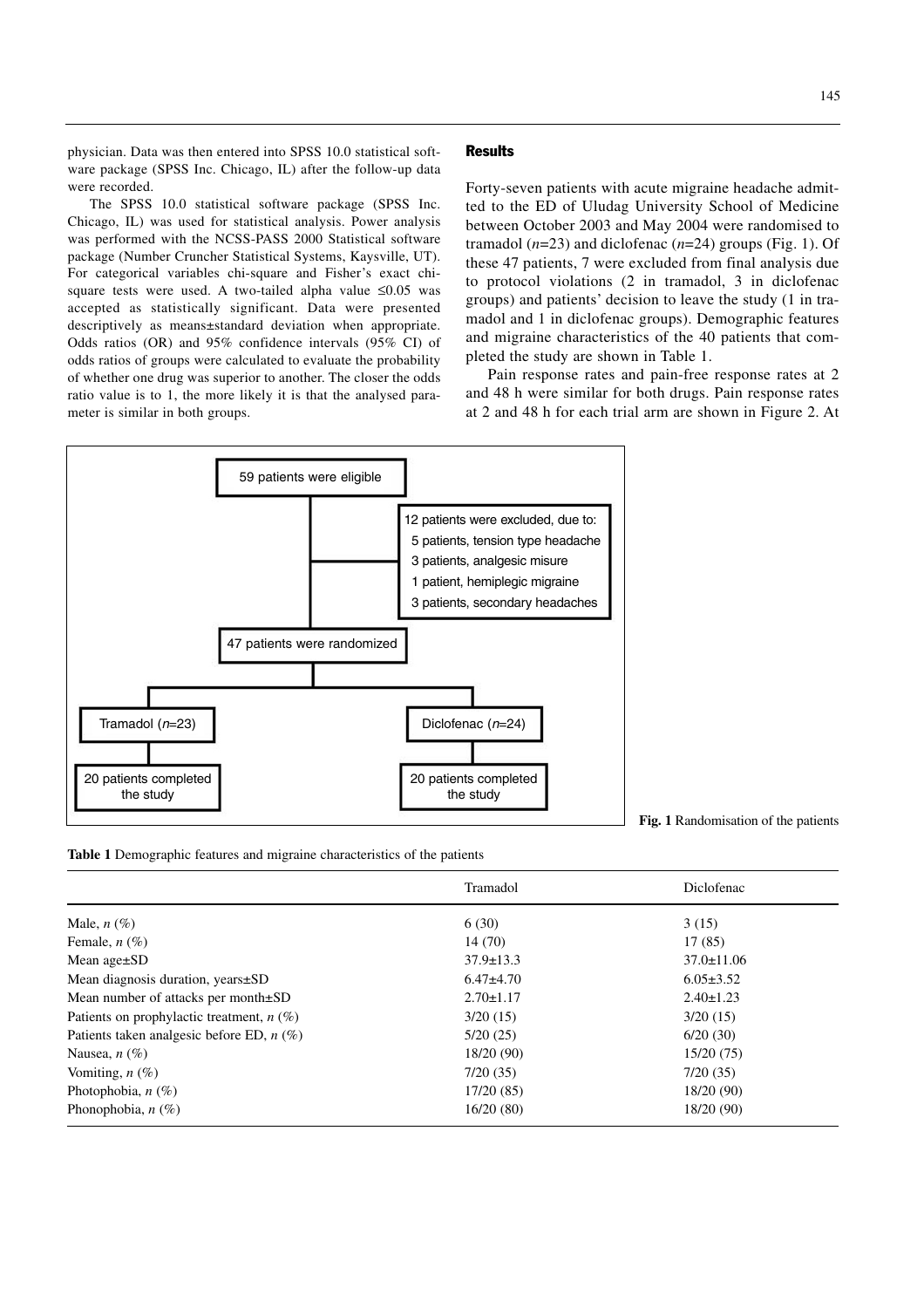





**Fig. 3** Change in pain response rates in relation to time. \**p*>0.05, OR=0.26, 95% CI=0.04–1.48. †*p*>0.05, OR=2.45, 95% CI=0.64–9.39. ‡*p*>0.05, OR=1.33, 95% CI=0.30–5.92. §*p*>0.05, OR=1.00, 95% CI=0.21–4.70

60 min, pain score of 9 patients in tramadol group declined to 1 (mild) and 2 patients' pain was relieved completely. On the other arm of the trial, at 60 min, 12 patients pain severity decreased to mild pain and 3 patients were pain-free. Although there was a tendency towards earlier response to diclofenac, no statistically significant difference was detected between the two groups in terms of pain response rates at 30, 60, 90 and 120 min. Changes in the number of patients with (+) pain response during the study period at 30-min intervals is shown in Figure 3.



**Fig. 4** Response to associated symptoms. \**p*>0.05, OR=1.30, 95% CI=0.22–7.54. †*p*>0.05, OR=0.36, 95% CI=0.25–5.10. ‡*p*>0.05, OR=0.56, 95% CI=0.12–2.60. §*p*>0.05, OR=0.81, 95% CI=0.16–3.94. ( $\blacksquare$ ) Positive response; ( $\square$ ) negative response

There was no statistically significant difference between tramadol and diclofenac groups in terms of response rates to nausea, vomiting, photophobia and phonophobia (Fig. 4). Rescue treatment was necessary for 8 patients,  $4(20\%)$  in the tramadol and  $4(20\%)$  in the diclofenac groups. Adverse events were observed in a total number of 3 patients. Orthostatic hypotension was observed in one patient in the tramadol group during discharge who recovered spontaneously with a few minutes rest in sitting position without need for IV flu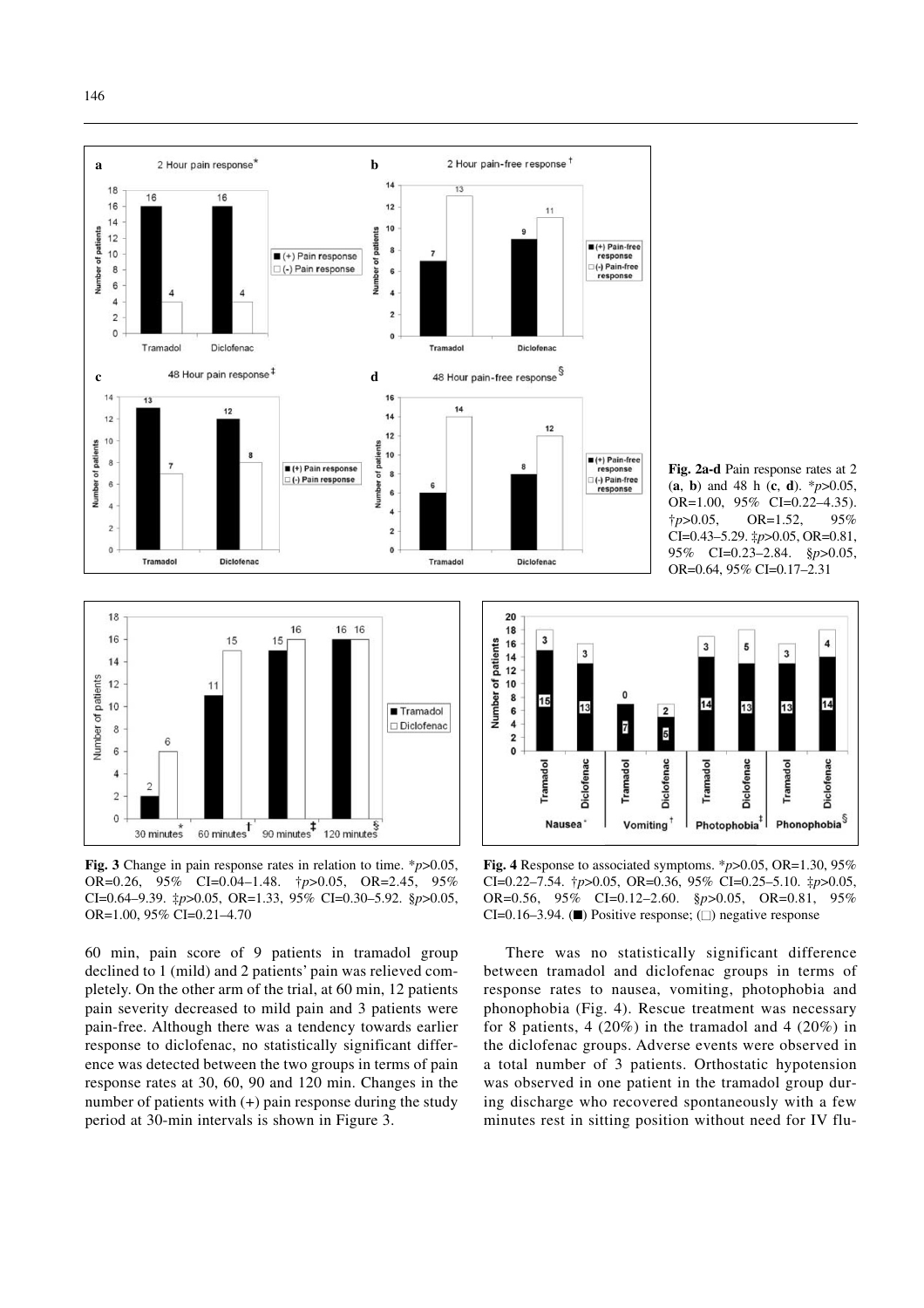ids. In the diclofenac group, one patient described epigastric discomfort and one patient complained of worsening of nausea. Both events responded quickly to symptomatic treatment.

At 48 h follow-up, recurrence was reported by 2 (10%) patients in the tramadol and 3 (15%) patients in the diclofenac groups. One patient in the diclofenac group was re-admitted to the ED due to recurrence. Tramadol was rated good by 11 and very good by 3 of the patients. Diclofenac was rated good by 14 and very good by 2 of the patients. There was no statistically significant difference between the groups in terms of global evaluation of the drugs by patients. Fifteen (75%) patients in the tramadol and 16 (80%) patients in the diclofenac groups stated that they may prefer the same injection for the future admissions.

#### **Discussion**

Acute migraine headache is a common presenting complaint to the ED and there is no defined standard abortive treatment for acute attacks. Many specific (ergots and triptans) and non-specific treatment options are used with varying degrees of success. Opioids are one of the most commonly chosen agents for the ED treatment of headaches in the USA [10]. In this prospective, randomised, double-blind trial, efficacy of tramadol in abortive treatment of acute migraine attack was evaluated and compared with that of diclofenac sodium.

Many studies used different outcome measures defining pain relief for migraine headache. Generally, pain response rates for different drugs studied have ranged between 45% and 88% [2, 3, 5–9]. In our study, 2-h pain response rate for both tramadol and diclofenac was found to be 80% and 2-h pain-free response rates were 35% and 45% respectively. Sustained pain response at 48 h was found to be 65% for tramadol and 60% for diclofenac. These rates are comparable to many of the drugs studied for the treatment of acute migraine headache and are also clinically acceptable.

Associated symptoms generally subside with cessation of headache pain. In our study, both drugs performed well in relieving associated symptoms in parallel with pain. Rescue treatment rates for different agents have been reported to be between 11% and 33% [2, 4, 7, 8]. Rescue treatment was necessary for a total number of 8 patients (4 in the tramadol, 4 in the diclofenac groups) in our study. Headache recurrence rates of different treatments have been found to be between 8% and 50% [3, 4, 8, 9]. 2/20 patients in the tramadol and 3/20 patients in the diclofenac groups reported headache recurrence at 48-h follow-up.

Need for rescue treatment and recurrence rates of both drugs evaluated in our study were comparable to those of other treatment options previously studied.

Side effects were observed in 1/20 patients in the tramadol and 2/20 patients in the diclofenac groups. None of the observed side effects were severe. Both drugs are well tolerated by patients as 15 patients in the tramadol and 16 patients in the diclofenac group stated that they would prefer the same drug for future admissions. As tramadol is a weak opioid, it is expected that it may cause nausea and vomiting. Nausea or vomiting rates after tramadol therapy have been reported between 0 and 16.5% [12–16]. In our study, we did not observe any nausea or vomiting due to tramadol therapy. However, as our study is small, our results may not reflect the real side effect profile.

One of the limitations of the study is that time to partial and/or complete relief was not recorded as a continuous variable. This limits the value of information about response time and consequently the length of stay at ED. However, more than half of the patients in each group responded well enough to be discharged at 60 min. Other limitations were due to the setting and design of the study; the study was designed for the treatment of a single attack with a single dose with IM route. Therefore, the study does not provide information about usage in multiple migraine attacks or prophylaxis and other routes of administration and dosing regimens.

As tramadol was not compared with placebo, because it is not ethical to give placebo when effective treatment is available, it is not possible to estimate how much of the response was due to a placebo effect. The randomised nature of our study minimises potential biases that may be caused by the placebo effect.

A common limitation of migraine studies originates from selection of patients, as diagnosis of migraine is based on clinical and historical information. Although IHS criteria are widely used in migraine studies, it was reported that only 56% of patients with an ED discharge diagnosis of migraine met the IHS criteria [21]. The same study reported that main deviations from the criteria were observed in headache duration and number of prior episodes. In our study we strictly controlled all the criteria and the diagnosis was confirmed by a neurologist. Also, although the diagnostic criteria are not different from the first edition, we chose to use the second edition of the IHS criteria [20] as it addressed the common problems encountered in interpretation of the criteria.

Although they are not the recommended first-line therapy, opiates are commonly used for the treatment of benign headaches at ED [10]. Tramadol, because it is a weak opioid, is placed in the second step of the analgesic ladder of the World Health Organization [22]. Although